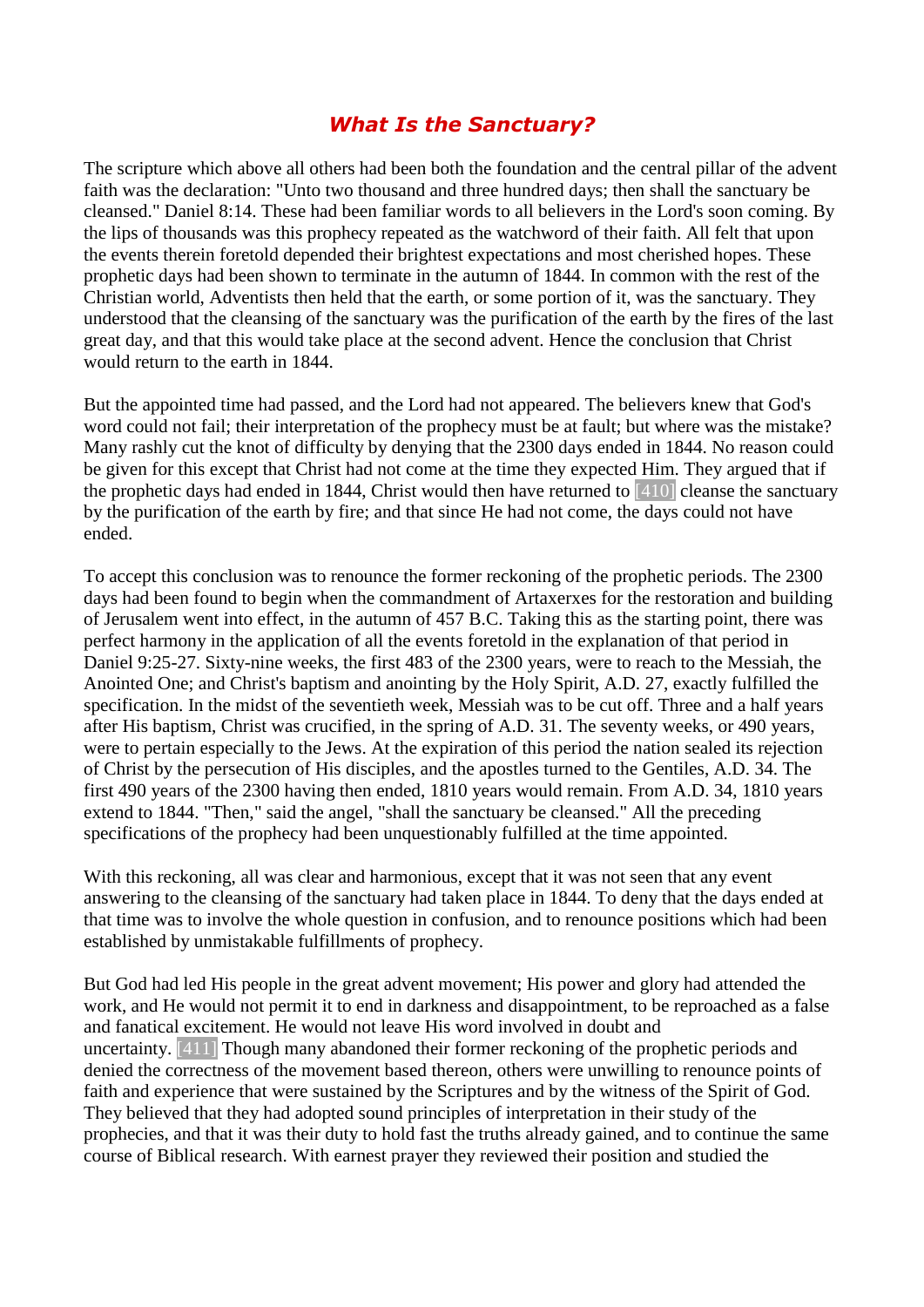Scriptures to discover their mistake. As they could see no error in their reckoning of the prophetic periods, they were led to examine more closely the subject of the sanctuary.

In their investigation they learned that there is no Scripture evidence sustaining the popular view that the earth is the sanctuary; but they found in the Bible a full explanation of the subject of the sanctuary, its nature, location, and services; the testimony of the sacred writers being so clear and ample as to place the matter beyond all question. The apostle Paul, in the Epistle to the Hebrews, says: "Then verily the first covenant had also ordinances of divine service, and a worldly sanctuary. For there was a tabernacle made; the first, wherein was the candlestick, and the table, and the shewbread; which is called the sanctuary. And after the second veil, the tabernacle which is called the holiest of all; which had the golden censer, and the ark of the covenant overlaid round about with gold, wherein was the golden pot that had manna, and Aaron's rod that budded, and the tables of the covenant; and over it the cherubims of glory shadowing the mercy seat." Hebrews 9:1-5.

The sanctuary to which Paul here refers was the tabernacle built by Moses at the command of God as the earthly dwelling place of the Most High. "Let them make Me a sanctuary; that I may dwell among them" (Exodus 25:8), was the direction given to Moses while in the mount with God. The Israelites were journeying through the wilderness, [412] and the tabernacle was so constructed that it could be removed from place to place; yet it was a structure of great magnificence. Its walls consisted of upright boards heavily plated with gold and set in sockets of silver, while the roof was formed of a series of curtains, or coverings, the outer of skins, the innermost of fine linen beautifully wrought with figures of cherubim. Besides the outer court, which contained the altar of burnt offering, the tabernacle itself consisted of two apartments called the holy and the most holy place, separated by a rich and beautiful curtain, or veil; a similar veil closed the entrance to the first apartment.

In the holy place was the candlestick, on the south, with its seven lamps giving light to the sanctuary both by day and by night; on the north stood the table of shewbread; and before the veil separating the holy from the most holy was the golden altar of incense, from which the cloud of fragrance, with the prayers of Israel, was daily ascending before God.

In the most holy place stood the ark, a chest of precious wood overlaid with gold, the depository of the two tables of stone upon which God had inscribed the law of Ten Commandments. Above the ark, and forming the cover to the sacred chest, was the mercy seat, a magnificent piece of workmanship, surmounted by two cherubim, one at each end, and all wrought of solid gold. In this apartment the divine presence was manifested in the cloud of glory between the cherubim.

After the settlement of the Hebrews in Canaan, the tabernacle was replaced by the temple of Solomon, which, though a permanent structure and upon a larger scale, observed the same proportions, and was similarly furnished. In this form the sanctuary existed—except while it lay in ruins in Daniel's time—until its destruction by the Romans, in A.D. 70.

This is the only sanctuary that ever existed on the earth, of which the Bible gives any information. This was declared [413] by Paul to be the sanctuary of the first covenant. But has the new covenant no sanctuary?

Turning again to the book of Hebrews, the seekers for truth found that the existence of a second, or new-covenant sanctuary, was implied in the words of Paul already quoted: "Then verily the first covenant had *also* ordinances of divine service, and a worldly sanctuary." And the use of the word "also" intimates that Paul has before made mention of this sanctuary. Turning back to the beginning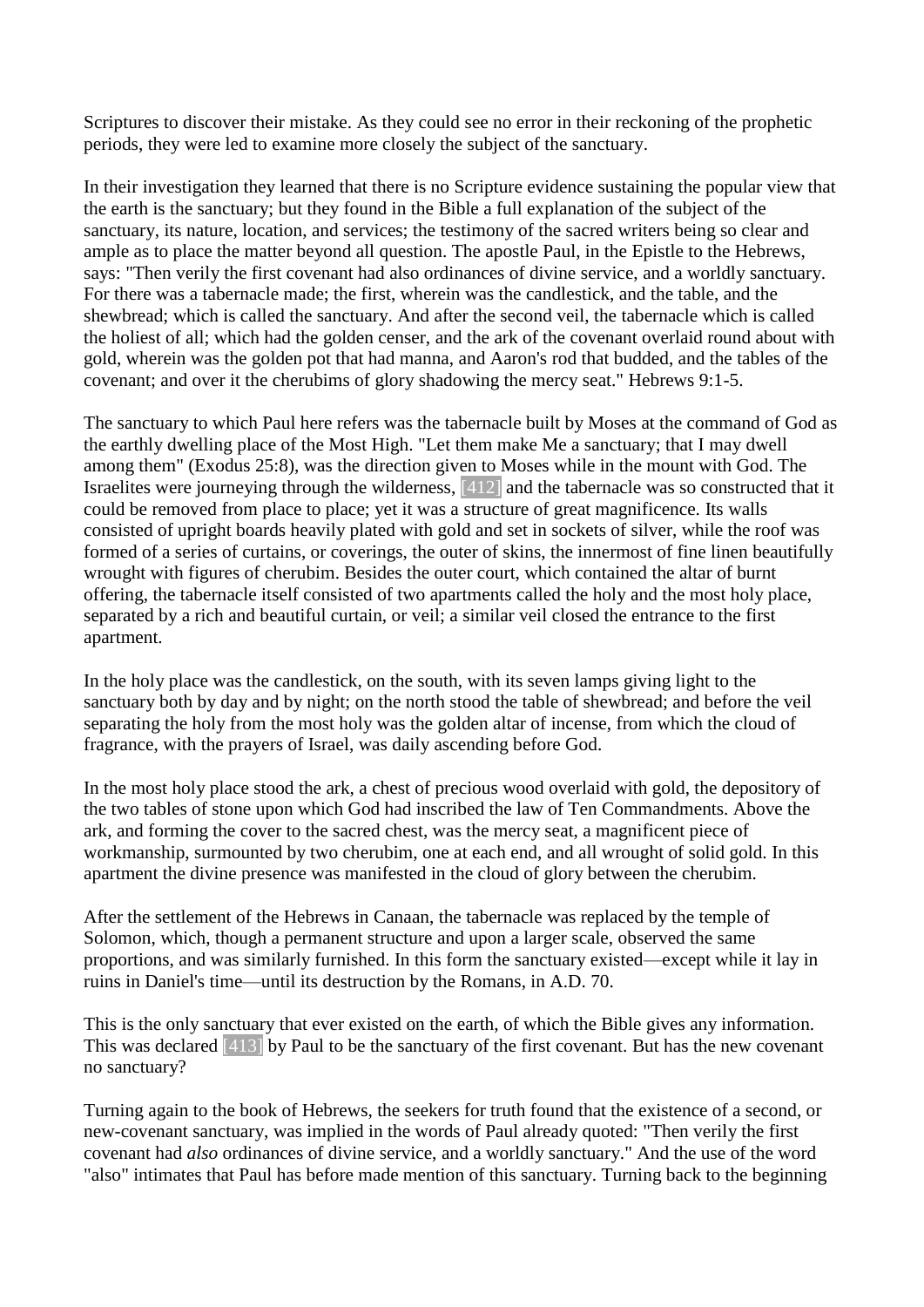of the previous chapter, they read: "Now of the things which we have spoken this is the sum: We have such an High Priest, who is set on the right hand of the throne of the Majesty in the heavens; a Minister of the sanctuary, and of the true tabernacle, which the Lord pitched, and not man." Hebrews 8:1, 2.

Here is revealed the sanctuary of the new covenant. The sanctuary of the first covenant was pitched by man, built by Moses; this is pitched by the Lord, not by man. In that sanctuary the earthly priests performed their service; in this, Christ, our great High Priest, ministers at God's right hand. One sanctuary was on earth, the other is in heaven.

Further, the tabernacle built by Moses was made after a pattern. The Lord directed him: "According to all that I show thee, after the pattern of the tabernacle, and the pattern of all the instruments thereof, even so shall ye make it." And again the charge was given, "Look that thou make them after their pattern, which was showed thee in the mount." Exodus 25:9, 40. And Paul says that the first tabernacle "was a figure for the time then present, in which were offered both gifts and sacrifices;" that its holy places were "patterns of things in the heavens;" that the priests who offered gifts according to the law served "unto the example and shadow of heavenly things," and that "Christ is not entered into the holy places made with hands, which are the figures of the true; but into heaven itself, now to appear in the presence of God for us." Hebrews 9:9, 23; 8:5; 9:24. [414]

The sanctuary in heaven, in which Jesus ministers in our behalf, is the great original, of which the sanctuary built by Moses was a copy. God placed His Spirit upon the builders of the earthly sanctuary. The artistic skill displayed in its construction was a manifestation of divine wisdom. The walls had the appearance of massive gold, reflecting in every direction the light of the seven lamps of the golden candlestick. The table of shewbread and the altar of incense glittered like burnished gold. The gorgeous curtain which formed the ceiling, inwrought with figures of angels in blue and purple and scarlet, added to the beauty of the scene. And beyond the second veil was the holy Shekinah, the visible manifestation of God's glory, before which none but the high priest could enter and live.

The matchless splendor of the earthly tabernacle reflected to human vision the glories of that heavenly temple where Christ our forerunner ministers for us before the throne of God. The abiding place of the King of kings, where thousand thousands minister unto Him, and ten thousand times ten thousand stand before Him (Daniel 7:10); that temple, filled with the glory of the eternal throne, where seraphim, its shining guardians, veil their faces in adoration, could find, in the most magnificent structure ever reared by human hands, but a faint reflection of its vastness and glory. Yet important truths concerning the heavenly sanctuary and the great work there carried forward for man's redemption were taught by the earthly sanctuary and its services.

The holy places of the sanctuary in heaven are represented by the two apartments in the sanctuary on earth. As in vision the apostle John was granted a view of the temple of God in heaven, he beheld there "seven lamps of fire burning before the throne." Revelation 4:5. He saw an angel "having a golden censer; and there was given unto him much incense, that he should offer it with the prayers of all saints upon the golden altar which was before the throne." Revelation 8:3. Here the prophet was permitted to behold the first apartment [415] of the sanctuary in heaven; and he saw there the "seven lamps of fire" and "the golden altar," represented by the golden candlestick and the altar of incense in the sanctuary on earth. Again, "the temple of God was opened" (Revelation 11:19), and he looked within the inner veil, upon the holy of holies. Here he beheld "the ark of His testament," represented by the sacred chest constructed by Moses to contain the law of God.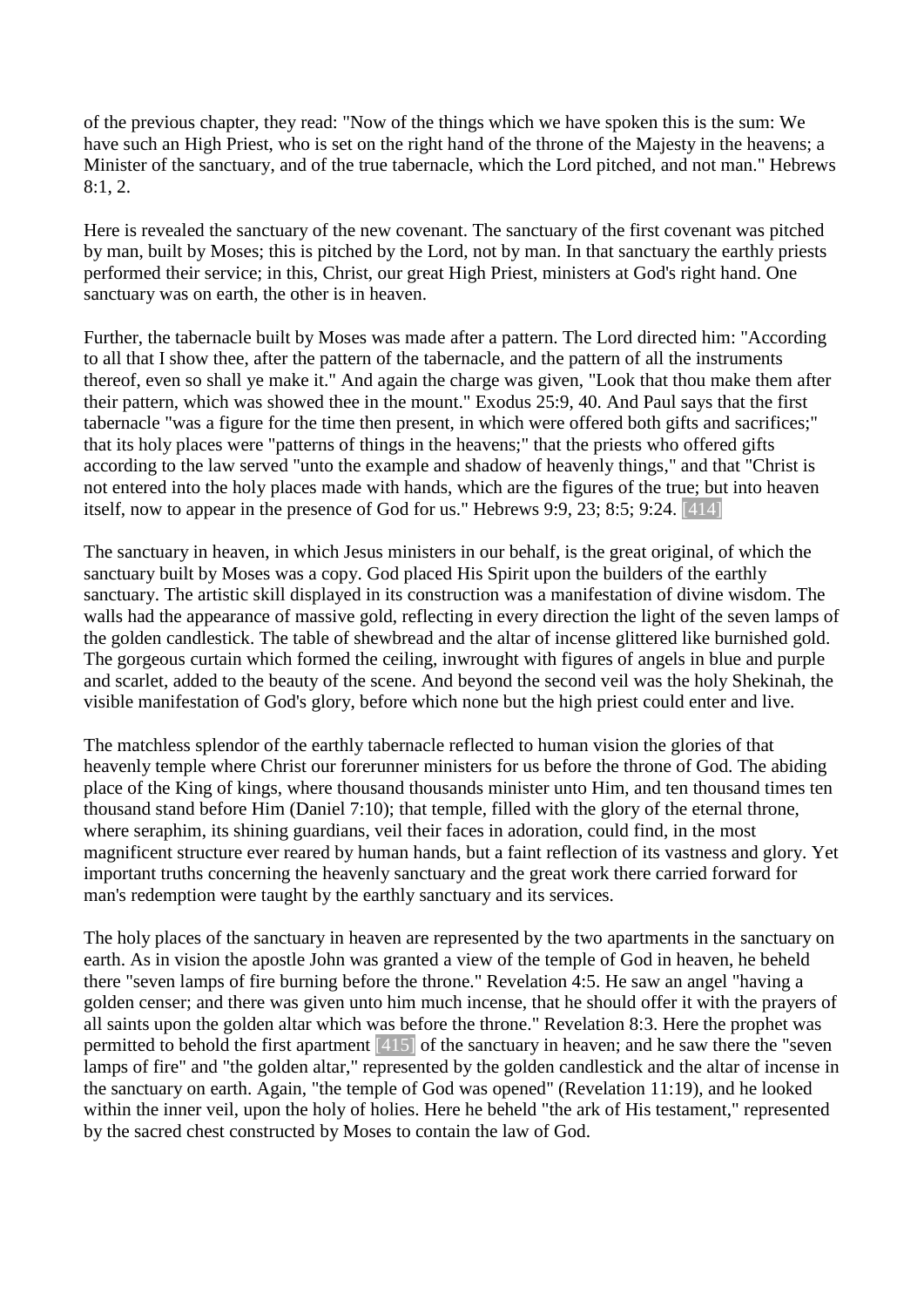Thus those who were studying the subject found indisputable proof of the existence of a sanctuary in heaven. Moses made the earthly sanctuary after a pattern which was shown him. Paul teaches that that pattern was the true sanctuary which is in heaven. And John testifies that he saw it in heaven.

In the temple in heaven, the dwelling place of God, His throne is established in righteousness and judgment. In the most holy place is His law, the great rule of right by which all mankind are tested. The ark that enshrines the tables of the law is covered with the mercy seat, before which Christ pleads His blood in the sinner's behalf. Thus is represented the union of justice and mercy in the plan of human redemption. This union infinite wisdom alone could devise and infinite power accomplish; it is a union that fills all heaven with wonder and adoration. The cherubim of the earthly sanctuary, looking reverently down upon the mercy seat, represent the interest with which the heavenly host contemplate the work of redemption. This is the mystery of mercy into which angels desire to look that God can be just while He justifies the repenting sinner and renews His intercourse with the fallen race; that Christ could stoop to raise unnumbered multitudes from the abyss of ruin and clothe them with the spotless garments of His own righteousness to unite with angels who have never fallen and to dwell forever in the presence of God.

The work of Christ as man's intercessor is presented in that beautiful prophecy of Zechariah concerning Him "whose name is the Branch." Says the prophet: "He shall [416] build the temple of the Lord; and He shall bear the glory, and shall sit and rule upon His [the Father's] throne; and He shall be a priest upon His throne: and the *counsel of peace* shall be between Them both." Zechariah 6:12, 13.

"He shall build the temple of the Lord." By His sacrifice and mediation Christ is both the foundation and the builder of the church of God. The apostle Paul points to Him as "the chief Cornerstone; in whom all the building fitly framed together groweth into an holy temple in the Lord: in whom ye also," he says, "are builded together for an habitation of God through the Spirit." Ephesians 2:20-22.

"He shall bear the glory." To Christ belongs the glory of redemption for the fallen race. Through the eternal ages, the song of the ransomed ones will be: "Unto Him that loved us, and washed us from our sins in His own blood, . . . to Him be glory and dominion for ever and ever." Revelation 1:5, 6.

He "shall sit and rule upon His throne; and He shall be a priest upon His throne." Not now "upon the throne of His glory;" the kingdom of glory has not yet been ushered in. Not until His work as a mediator shall be ended will God "give unto Him the throne of His father David," a kingdom of which "there shall be no end." Luke 1:32, 33. As a priest, Christ is now set down with the Father in His throne. Revelation 3:21. Upon the throne with the eternal, self-existent One is He who "hath borne our griefs, and carried our sorrows," who "was in all points tempted like as we are, yet without sin," that He might be "able to succor them that are tempted." "If any man sin, we have an advocate with the Father." Isaiah 53:4; Hebrews 4:15; 2:18; 1 John 2:1. His intercession is that of a pierced and broken body, of a spotless life. The wounded hands, the pierced side, the marred feet, plead for fallen man, whose redemption was purchased at such infinite cost.

"And the counsel of peace shall be between Them both." The love of the Father, no less than of the Son, is the fountain of salvation for the lost race. Said Jesus to His disciples before [417] He went away: "I say not unto you, that I will pray the Father for you: for the Father Himself loveth you." John 16:26, 27. God was "in Christ, reconciling the world unto Himself." 2 Corinthians 5:19. And in the ministration in the sanctuary above, "the counsel of peace shall be between Them both." "God *so loved* the world, that He gave His only-begotten Son, that whosoever believeth in Him should not perish, but have everlasting life." John 3:16.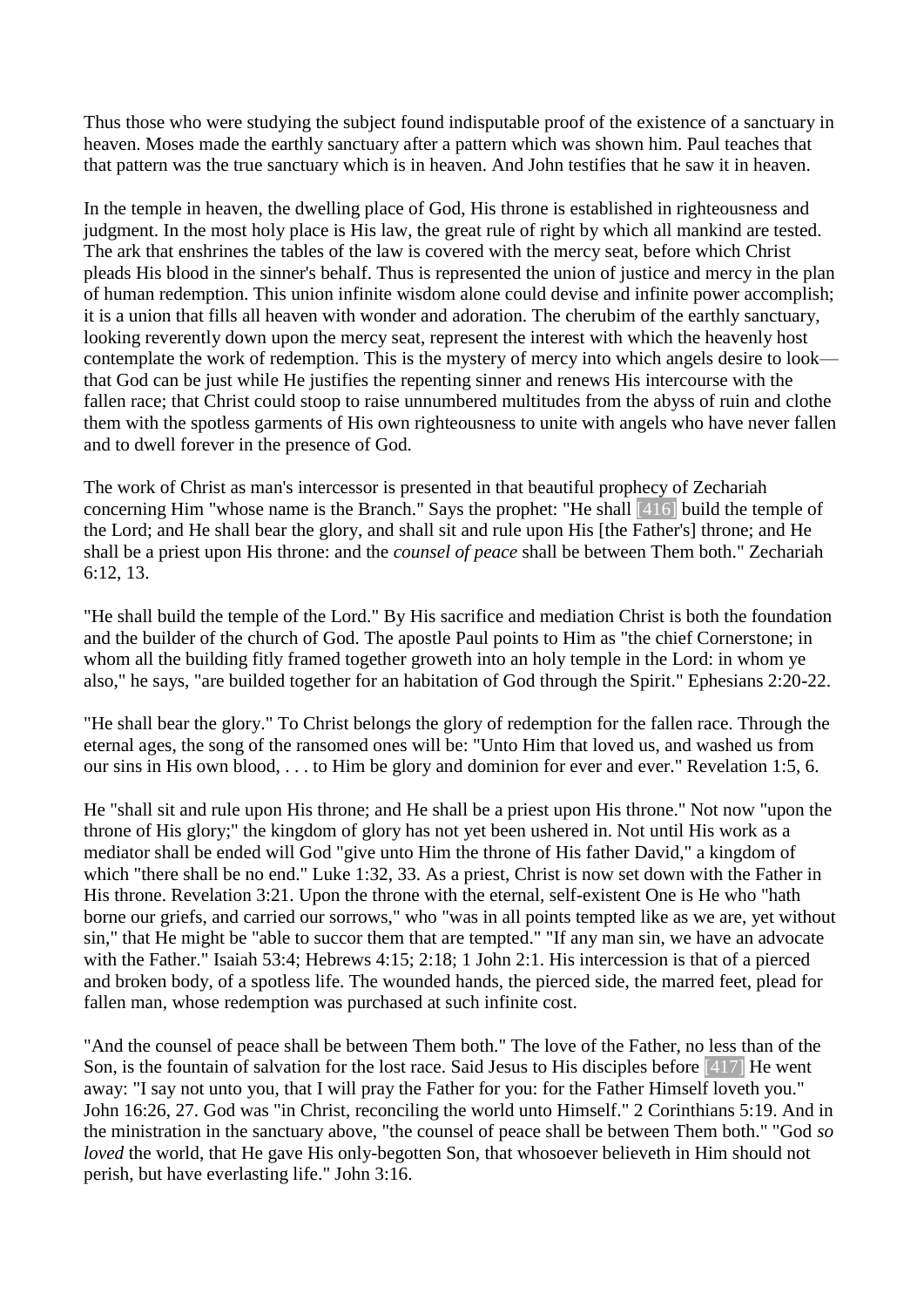The question, What is the sanctuary? is clearly answered in the Scriptures. The term "sanctuary," as used in the Bible, refers, first, to the tabernacle built by Moses, as a pattern of heavenly things; and, secondly, to the "true tabernacle" in heaven, to which the earthly sanctuary pointed. At the death of Christ the typical service ended. The "true tabernacle" in heaven is the sanctuary of the new covenant. And as the prophecy of Daniel 8:14 is fulfilled in this dispensation, the sanctuary to which it refers must be the sanctuary of the new covenant. At the termination of the 2300 days, in 1844, there had been no sanctuary on earth for many centuries. Thus the prophecy, "Unto two thousand and three hundred days; then shall the sanctuary be cleansed," unquestionably points to the sanctuary in heaven.

But the most important question remains to be answered: What is the cleansing of the sanctuary? That there was such a service in connection with the earthly sanctuary is stated in the Old Testament Scriptures. But can there be anything in heaven to be cleansed? In Hebrews 9 the cleansing of both the earthly and the heavenly sanctuary is plainly taught. "Almost all things are by the law purged with blood; and without shedding of blood is no remission. It was therefore necessary that the patterns of things in the heavens should be purified with these [the blood of animals]; but the heavenly things themselves with better sacrifices than these" (Hebrews 9:22, 23), even the precious blood of Christ.

The cleansing, both in the typical and in the real service, must be accomplished with blood: in the former, with the [418] blood of animals; in the latter, with the blood of Christ. Paul states, as the reason why this cleansing must be performed with blood, that without shedding of blood is no *remission*. Remission, or putting away of sin, is the work to be accomplished. But how could there be sin connected with the sanctuary, either in heaven or upon the earth? This may be learned by reference to the symbolic service; for the priests who officiated on earth, served "unto the example and shadow of heavenly things." Hebrews 8:5.

The ministration of the earthly sanctuary consisted of two divisions; the priests ministered daily in the holy place, while once a year the high priest performed a special work of atonement in the most holy, for the cleansing of the sanctuary. Day by day the repentant sinner brought his offering to the door of the tabernacle and, placing his hand upon the victim's head, confessed his sins, thus in figure transferring them from himself to the innocent sacrifice. The animal was then slain. "Without shedding of blood," says the apostle, there is no remission of sin. "The life of the flesh is in the blood." Leviticus 17:11. The broken law of God demanded the life of the transgressor. The blood, representing the forfeited life of the sinner, whose guilt the victim bore, was carried by the priest into the holy place and sprinkled before the veil, behind which was the ark containing the law that the sinner had transgressed. By this ceremony the sin was, through the blood, transferred in figure to the sanctuary. In some cases the blood was not taken into the holy place; but the flesh was then to be eaten by the priest, as Moses directed the sons of Aaron, saying: "God hath given it you to bear the iniquity of the congregation." Leviticus 10:17. Both ceremonies alike symbolized the transfer of the sin from the penitent to the sanctuary.

Such was the work that went on, day by day, throughout the year. The sins of Israel were thus transferred to the sanctuary, and a special work became necessary for their removal. God commanded that an atonement be made for each of the [419] sacred apartments. "He shall make an atonement for the holy place, because of the uncleanness of the children of Israel, and because of their transgressions in all their sins: and so shall he do for the tabernacle of the congregation, that remaineth among them in the midst of their uncleanness." An atonement was also to be made for the altar, to "cleanse it, and hallow it from the uncleanness of the children of Israel." Leviticus 16:16, 19.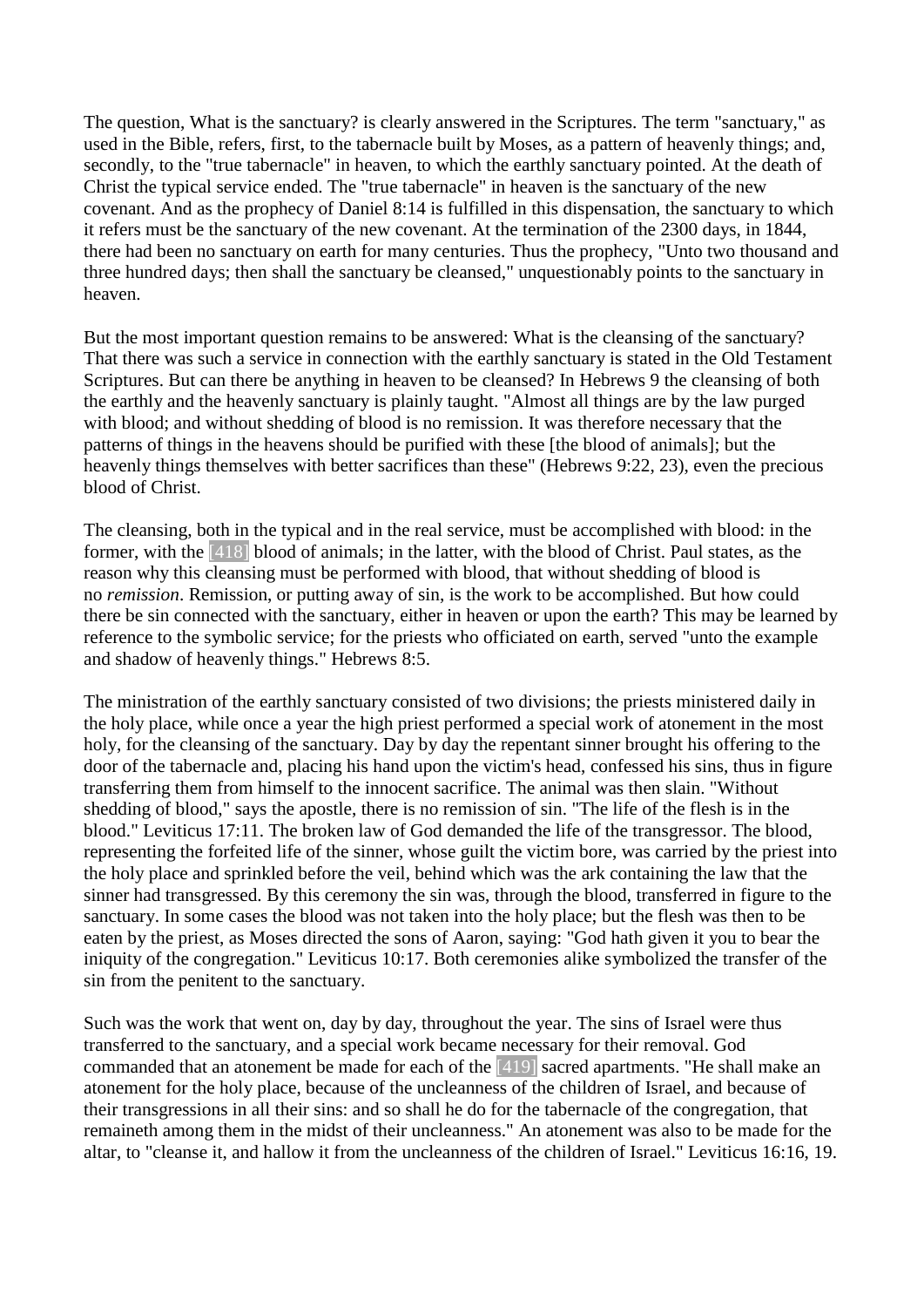Once a year, on the great Day of Atonement, the priest entered the most holy place for the cleansing of the sanctuary. The work there performed completed the yearly round of ministration. On the Day of Atonement two kids of the goats were brought to the door of the tabernacle, and lots were cast upon them, "one lot for the Lord, and the other lot for the scapegoat." Verse 8. The goat upon which fell the lot for the Lord was to be slain as a sin offering for the people. And the priest was to bring his blood within the veil and sprinkle it upon the mercy seat and before the mercy seat. The blood was also to be sprinkled upon the altar of incense that was before the veil.

"And Aaron shall lay both his hands upon the head of the live goat, and confess over him all the iniquities of the children of Israel, and all their transgressions in all their sins, putting them upon the head of the goat, and shall send him away by the hand of a fit man into the wilderness: and the goat shall bear upon him all their iniquities unto a land not inhabited." Verses 21, 22. The scapegoat came no more into the camp of Israel, and the man who led him away was required to wash himself and his clothing with water before returning to the camp.

The whole ceremony was designed to impress the Israelites with the holiness of God and His abhorrence of sin; and, further, to show them that they could not come in contact with sin without becoming polluted. Every man was required to afflict his soul while this work of atonement was going forward. All business was to be laid aside, and the [420] whole congregation of Israel were to spend the day in solemn humiliation before God, with prayer, fasting, and deep searching of heart.

Important truths concerning the atonement are taught by the typical service. A substitute was accepted in the sinner's stead; but the sin was not canceled by the blood of the victim. A means was thus provided by which it was transferred to the sanctuary. By the offering of blood the sinner acknowledged the authority of the law, confessed his guilt in transgression, and expressed his desire for pardon through faith in a Redeemer to come; but he was not yet entirely released from the condemnation of the law. On the Day of Atonement the high priest, having taken an offering from the congregation, went into the most holy place with the blood of this offering, and sprinkled it upon the mercy seat, directly over the law, to make satisfaction for its claims. Then, in his character of mediator, he took the sins upon himself and bore them from the sanctuary. Placing his hands upon the head of the scapegoat, he confessed over him all these sins, thus in figure transferring them from himself to the goat. The goat then bore them away, and they were regarded as forever separated from the people.

Such was the service performed "unto the example and shadow of heavenly things." And what was done in type in the ministration of the earthly sanctuary is done in reality in the ministration of the heavenly sanctuary. After His ascension our Saviour began His work as our high priest. Says Paul: "Christ is not entered into the holy places made with hands, which are the figures of the true; but into heaven itself, now to appear in the presence of God for us." Hebrews 9:24.

The ministration of the priest throughout the year in the first apartment of the sanctuary, "within the veil" which formed the door and separated the holy place from the outer court, represents the work of ministration upon which Christ entered at His ascension. It was the work of the priest in the [421] daily ministration to present before God the blood of the sin offering, also the incense which ascended with the prayers of Israel. So did Christ plead His blood before the Father in behalf of sinners, and present before Him also, with the precious fragrance of His own righteousness, the prayers of penitent believers. Such was the work of ministration in the first apartment of the sanctuary in heaven.